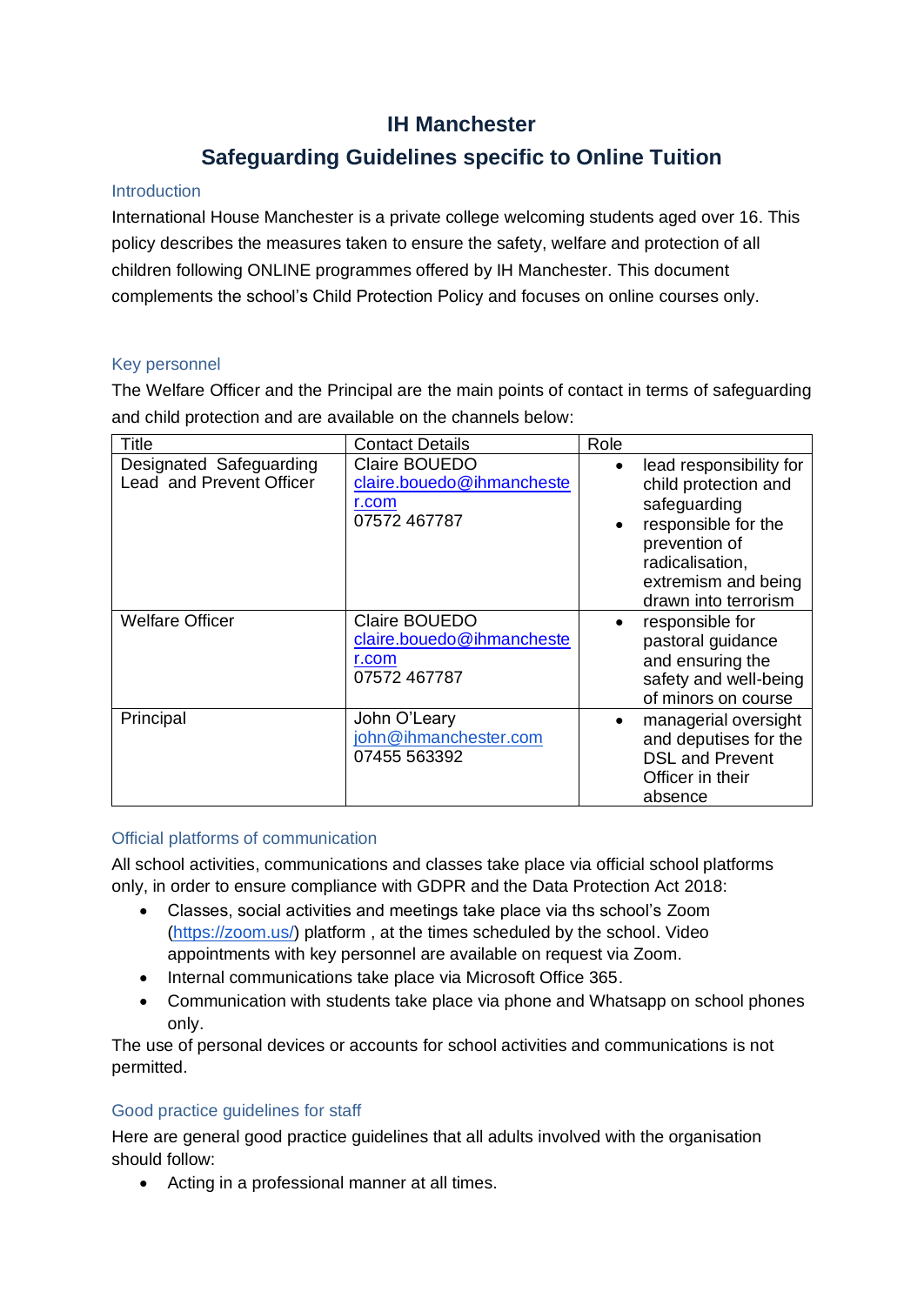- Treating all children with equal respect and dignity.
- Ensuring that the welfare of the child is paramount.
- Maintaining a safe and appropriate relationship with each child, which should be based on honesty, openness and mutual respect.
- Being an excellent role model and exemplifying core British values.
- Giving children enthusiastic and constructive feedback, rather than negative criticism.

## Online good practice guidelines for staff

These specific guidelines apply for teaching staff in charge of delivering online sessions:

- Sessions are to be held in a professional setting eg. Home office, study.
- Teachers must ensure that everything students will see in background is appropriate.
- Teachers must think of the space for online work as the same as a classroom; it is a company /public area. Appropriate online behaviours should be similar to one-to-one working, e.g:
	- $\sigma$  switch off mobile phone
	- $\sigma$  always have profssional appearance i.e. the same as in a physical classroom
	- $\sigma$  stick to lesson content
	- $\sigma$  Attend class in an appropriate environment, i.e. preferably not in bed
	- $\sigma$  Have appropriate appearance i.e. no pyjamas or shirtless
	- $\sigma$  Be as polite and courteous as in a physical classroom
	- $\sigma$  Switch the video off when temporarily leaving the class i.e. going to the kitchen or bathroom

#### Online behaviour guidelines for students

During classes and school activities, teachers and staff should encourage students to:

- Switch off mobile phone
- Attend class in a quiet, appropriate environment, i.e. preferably not in bed or in a noisy room
- Have appropriate appearance i.e. no pyjamas or shirtless
- Have appropriate behaviour I.e. not under the influence of alcohol
- Be as polite and courteous as in a physical classroom
- Wait for their turn to speak and listen to their classmates and teacher
- Switch the video off when temporarily leaving the class i.e. going to the kitchen or bathroom
- Avoid sharing personal information or inappropriate topics

#### Involving Parents

In order to keep parents involved with online learning, the school commits to:

- Sending parents a template schedule of online lessons.
- Being available for parents if they have any concerns about online lessons. See "key personnel" section above for contact details.

Online U18 student safety and support Point of contact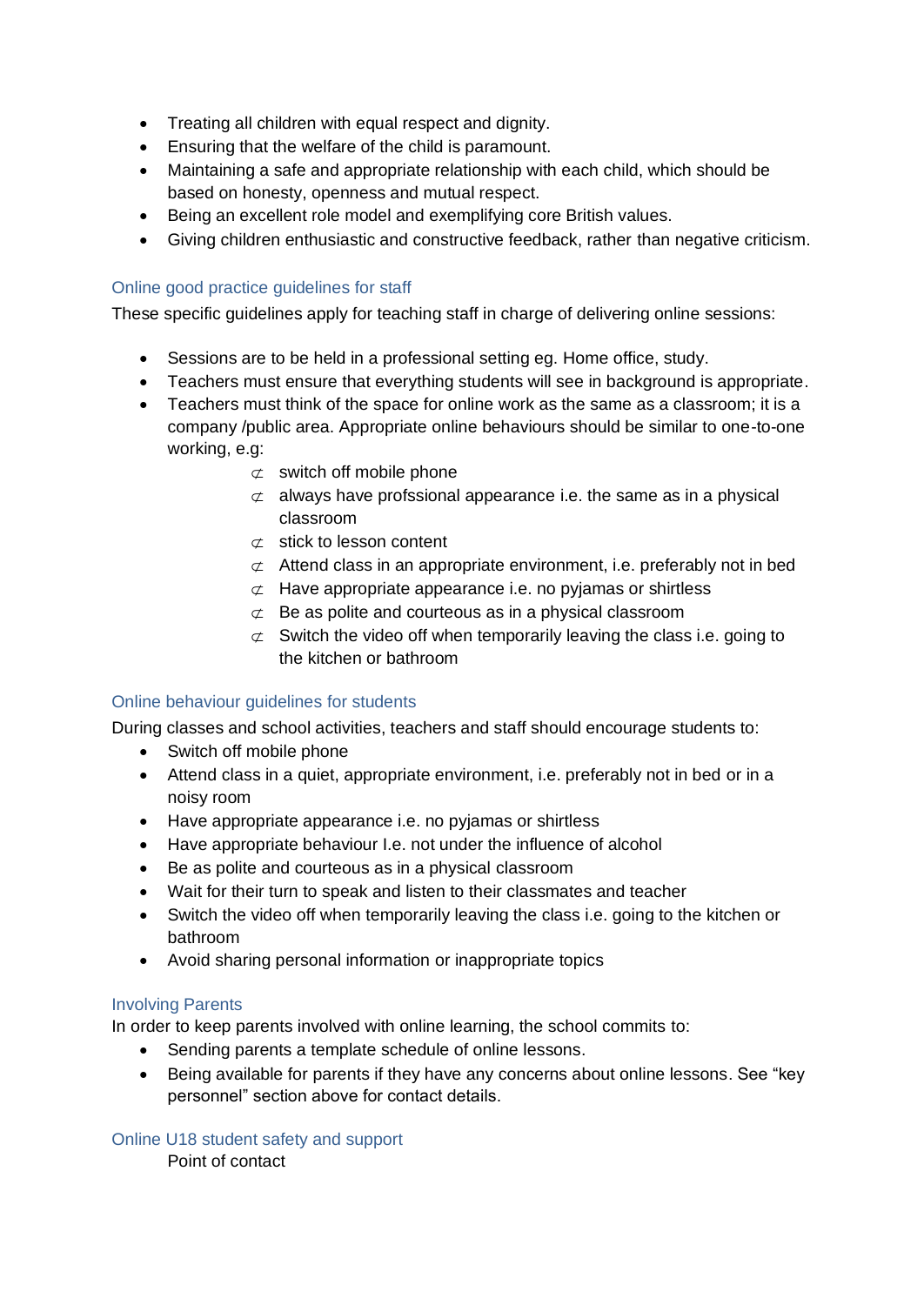The Welfare Officer is in direct contact with all under 18 students via official channels of communication and regularly checks in with them on a one on one basis, at least twice weekly.

#### **Induction**

Children receive an induction on their first day, usually on a Monday (or Tuesday in case of a Bank Holiday Monday). A welfare induction document will be distributed then.

#### E-Safety

All teaching and non-teaching staff are using a secure contact network when accessing classes and carrying out school activities.

#### **Attendance**

Under 18 students must attend all their classes. The attendance policy remains unchanged and attendance is checked as normal, twice daily, at 9.45am and 2.15pm. Under 18 students who are missing from their classes are contacted via phone and Whatsapp following the standard procedure detailed in the Child Protection Policy.

#### Welfare meetings

Welfare meetings are available for all students and parents with the Welfare Officer, Julie Battesti. Contact details are available in the *Key Personnel* section above.

## Content monitoring and class observations

All class content is overseen and managed by the academic management team and carefully checked for appropriacy. Teacher development sessions are offered to all teachers once a fortnight and regularly focus on delivering online lessons. Finally, IH Manchester operates an open door policy in terms of class observations. It means that academic managers regularly join classes in order to carry out formal observations as well as informal checks.

#### Safer Recruitment

We follow the same recruitment procedures for our online courses as for our regular courses. H Manchester takes all reasonable measures to ensure unsuitable people are prevented from working with our children. Every member of staff (academic or non-academic) involved in online tuition has been throughly vetted through the Disclosure and Barring Service (DBS) and references. All staff is also appropriately trained in safeguarding. For more information, please refer to our Child Protection Policy which is available on our website.

#### Dealing with issues and allegations of abuse online

Teachers are responsible to ensure students' behaviour is appropriate.

In the case of a minor issue, teachers should address it with student(s) privately, via chat, or after class and inform academic management.

In the case of a more signficant issue OR repeated minor issues, teacher have the option of ejecting the problematic student(s) or ending the lesson.